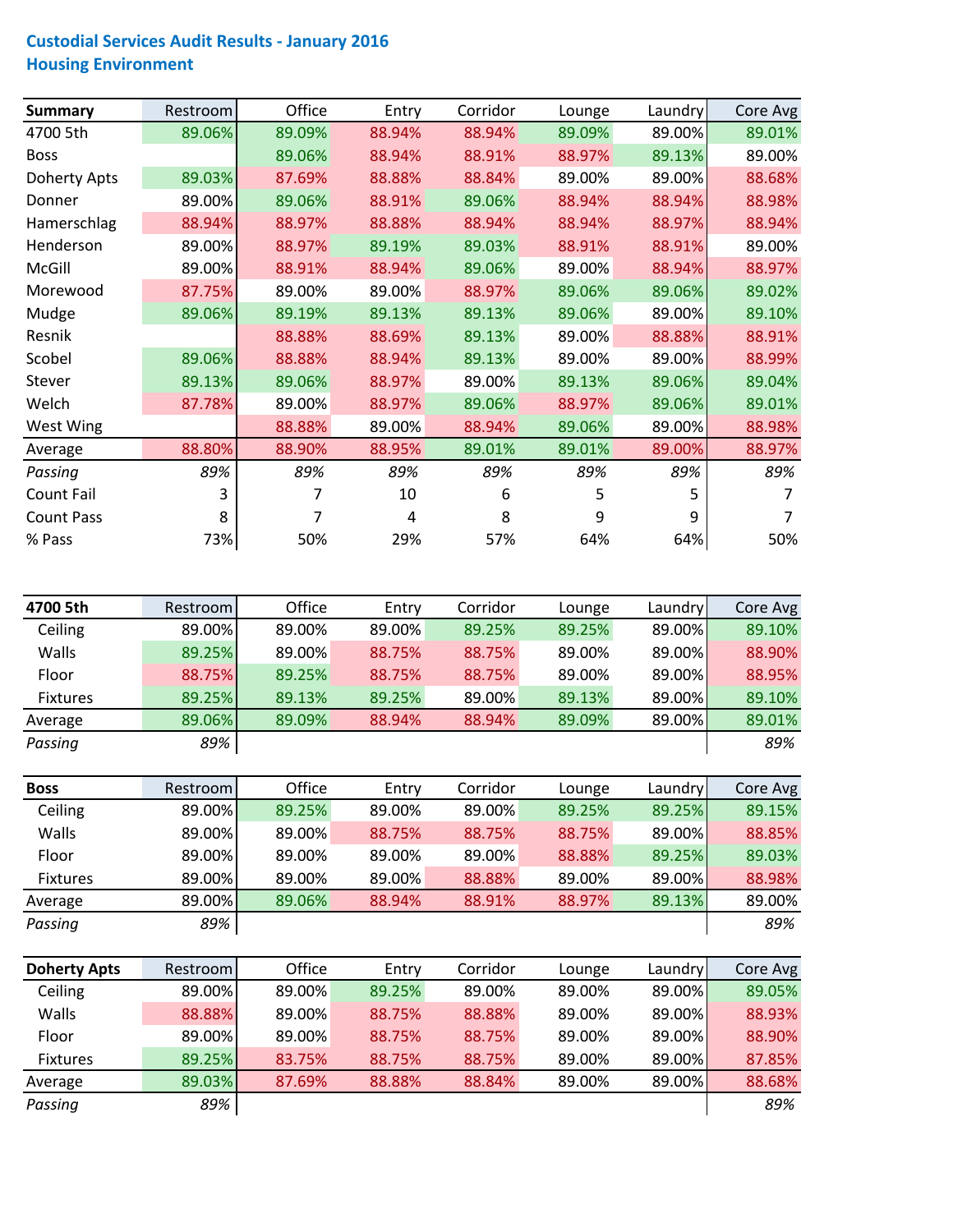| <b>Donner</b>   | Restroom | Office | Entry  | Corridor | Lounge | Laundry | Core Avg |
|-----------------|----------|--------|--------|----------|--------|---------|----------|
| Ceiling         | 89.25%   | 89.00% | 89.25% | 89.00%   | 89.25% | 89.00%  | 89.10%   |
| Walls           | 88.75%   | 89.25% | 88.75% | 89.00%   | 88.75% | 89.00%  | 88.95%   |
| Floor           | 89.00%   | 89.25% | 88.88% | 89.00%   | 89.00% | 89.00%  | 89.03%   |
| Fixtures        | 89.00%   | 88.75% | 88.75% | 89.25%   | 88.75% | 88.75%  | 88.85%   |
| Average         | 89.00%   | 89.06% | 88.91% | 89.06%   | 88.94% | 88.94%  | 88.98%   |
| Passing         | 89%      |        |        |          |        |         | 89%      |
|                 |          |        |        |          |        |         |          |
| Hamerschlag     | Restroom | Office | Entry  | Corridor | Lounge | Laundry | Core Avg |
| Ceiling         | 89.00%   | 89.00% | 89.00% | 89.00%   | 89.25% | 89.00%  | 89.05%   |
| Walls           | 88.75%   | 88.75% | 88.75% | 88.75%   | 88.75% | 88.75%  | 88.75%   |
| Floor           | 89.00%   | 89.25% | 89.00% | 89.25%   | 89.00% | 89.13%  | 89.13%   |
| <b>Fixtures</b> | 89.00%   | 88.88% | 88.75% | 88.75%   | 88.75% | 89.00%  | 88.83%   |
| Average         | 88.94%   | 88.97% | 88.88% | 88.94%   | 88.94% | 88.97%  | 88.94%   |
| Passing         | 89%      |        |        |          |        |         | 89%      |
|                 |          |        |        |          |        |         |          |
| Henderson       | Restroom | Office | Entry  | Corridor | Lounge | Laundry | Core Avg |
| Ceiling         | 89.00%   | 89.00% | 89.25% | 89.25%   | 89.00% | 89.00%  | 89.10%   |
| Walls           | 89.00%   | 89.00% | 89.25% | 89.00%   | 88.75% | 88.75%  | 88.95%   |
| Floor           | 88.88%   | 88.88% | 89.25% | 89.00%   | 89.00% | 89.00%  | 89.03%   |
| <b>Fixtures</b> | 89.13%   | 89.00% | 89.00% | 88.88%   | 88.88% | 88.88%  | 88.93%   |
| Average         | 89.00%   | 88.97% | 89.19% | 89.03%   | 88.91% | 88.91%  | 89.00%   |
| Passing         | 89%      |        |        |          |        |         | 89%      |
|                 |          |        |        |          |        |         |          |
| <b>McGill</b>   | Restroom | Office | Entry  | Corridor | Lounge | Laundry | Core Avg |
| Ceiling         | 89.25%   | 89.00% | 89.00% | 89.25%   | 89.00% | 89.00%  | 89.05%   |
| Walls           | 88.75%   | 88.75% | 89.00% | 89.25%   | 89.00% | 88.75%  | 88.95%   |
| Floor           | 89.00%   | 88.88% | 88.75% | 88.75%   | 89.00% | 89.00%  | 88.88%   |
| Fixtures        | 89.00%   | 89.00% | 89.00% | 89.00%   | 89.00% | 89.00%  | 89.00%   |
| Average         | 89.00%   | 88.91% | 88.94% | 89.06%   | 89.00% | 88.94%  | 88.97%   |
| Passing         | 89%      |        |        |          |        |         | 89%      |
|                 |          |        |        |          |        |         |          |
| Morewood        | Restroom | Office | Entry  | Corridor | Lounge | Laundry | Core Avg |
| Ceiling         | 89.00%   | 89.00% | 89.00% | 89.25%   | 89.25% | 89.25%  | 89.15%   |
| Walls           | 88.75%   | 88.88% | 89.00% | 89.00%   | 89.25% | 89.00%  | 89.03%   |
| Floor           | 84.00%   | 89.00% | 89.00% | 88.75%   | 88.75% | 89.00%  | 88.90%   |
| Fixtures        | 89.25%   | 89.13% | 89.00% | 88.88%   | 89.00% | 89.00%  | 89.00%   |
| Average         | 87.75%   | 89.00% | 89.00% | 88.97%   | 89.06% | 89.06%  | 89.02%   |
| Passing         | 89%      |        |        |          |        |         | 89%      |
|                 |          |        |        |          |        |         |          |
| <b>Mudge</b>    | Restroom | Office | Entry  | Corridor | Lounge | Laundry | Core Avg |
| Ceiling         | 89.00%   | 89.25% | 89.25% | 89.00%   | 89.00% | 88.75%  | 89.05%   |
| Walls           | 89.25%   | 89.25% | 89.25% | 89.25%   | 89.25% | 89.25%  | 89.25%   |
| Floor           | 88.75%   | 89.00% | 89.00% | 89.00%   | 89.00% | 89.00%  | 89.00%   |
| <b>Fixtures</b> | 89.25%   | 89.25% | 89.00% | 89.25%   | 89.00% | 89.00%  | 89.10%   |
| Average         | 89.06%   | 89.19% | 89.13% | 89.13%   | 89.06% | 89.00%  | 89.10%   |
| Passing         | 89%      |        |        |          |        |         | 89%      |
|                 |          |        |        |          |        |         |          |
|                 |          |        |        |          |        |         |          |